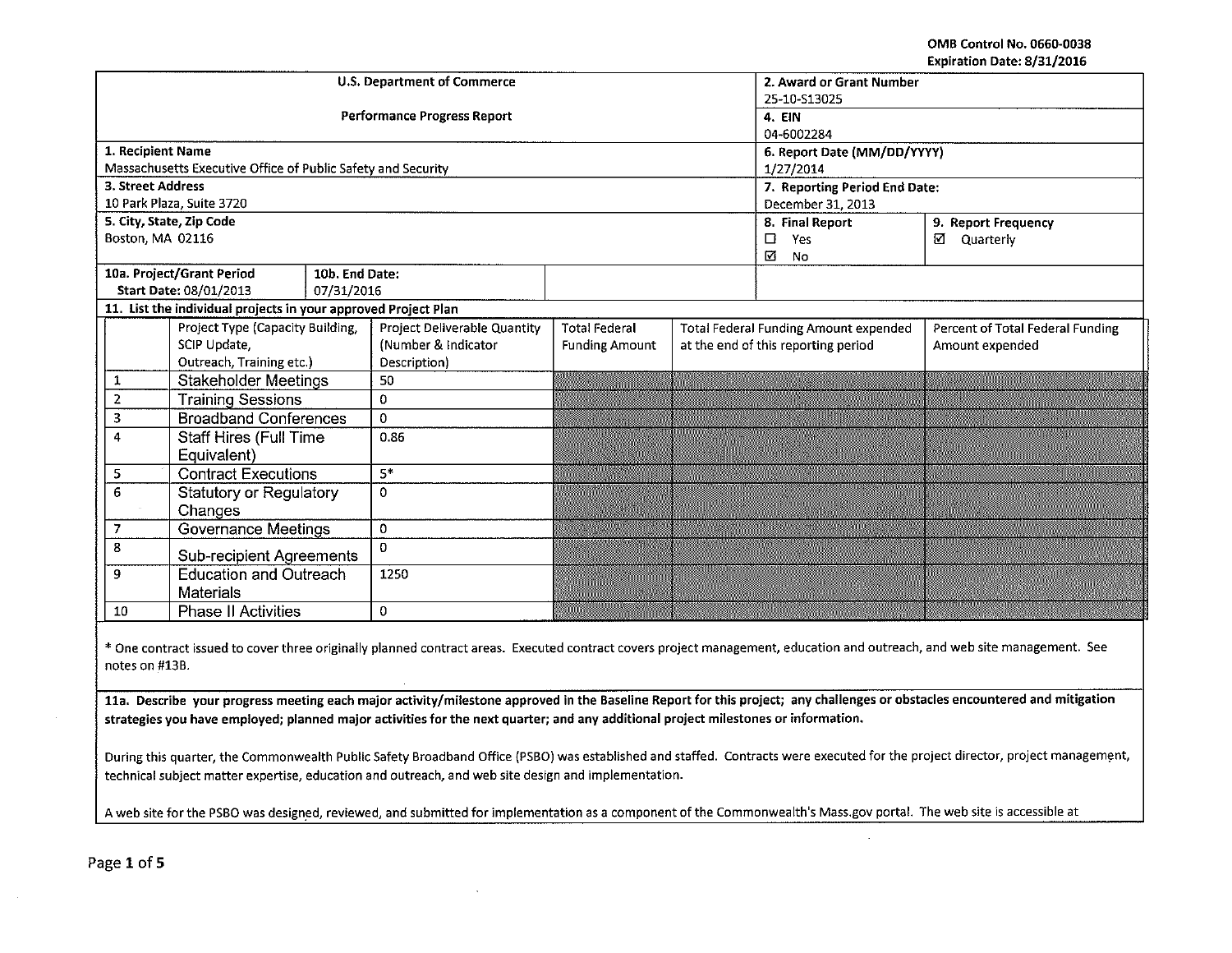http://mass.gov/psbo. Content for the web site will be managed by members of the PSBO and will include news and updates, links to Federal partners, broadband resources, calendar of events, frequently asked questions, and other content relevant to the implementation of the NPSBN.

The PSBO also established a master first responder and FirstNet stakeholder worksheet with over 3800 contacts throughout all five regions of the Commonwealth. The database includes updated contact information for police chiefs, sheriffs, fire chiefs, State agency heads, chief municipal officers, emergency management directors and deputy directors, law enforcement police councils, public health officers, public works directors, educational institutions with certified public safety officers, EMS ambulance services, and other key stakeholders.

From this master list, an initial postal mailing was made to nearly 1250 stakeholders informing them about the creation of the PSBO, identifying key SLIPG activities planned over the coming months, and introducing the new PSBO web site as a repository of FirstNet and NPSBN information.

Monthly meetings of the Greater Boston Police Council, the Statewide lnteroperability Executive Committee, the State 911 Commission, and the UASI region network group (PSNet) -all of whom are stakeholders of the NPSBN- have been given updates as to the status of the NPSBN, current ongoing discussions at First Net, and the current status of SLIGP. This included SO stakeholders.

Also during this quarter, the PSBO began planning for the creation of a formalized working group to represent a broad spectrum of Commonwealth first responders and NPSBN stakeholders.

11b. If the project team anticipates requesting any changes to the approved Baseline Report in the next quarter, describe those below. Note that any substantive changes to the Baseline Report must be approved by the Department of Commerce before implementation.

Stakeholder meetings originally planned for the 2nd Quarter are planned to be held during the 3rd Quarter, due in part to the Ql grant award "slippage," onboarding of project staff, and scheduling through the holidays. These stakeholder meetings are currently in the planning stage. We anticipate beginning to hold these meetings starting in late February or early March.

llc. Provide any other information that would be useful to NTIA as it assesses this project's progress.

With the receipt of SLIPG funding during this quarter, the Commonwealth was able to enter into contracts for the implementation of key SLIPG activities, including project direction, project management, technical oversight, education and outreach, and web site management. Contracts for the core project team have been finalized and these resources are onboard. Additionally, the first major communications effort with first responders throughout the Commonwealth has been conducted and the PSBO has a growing contact list to support planned education and outreach efforts on SUPG.

11d. Describe any success stories or best practices you have identified. Please be as specific as possible.

To supplement the more formalized SLIPG activities (e.g., web site release, regional stakeholder meetings, etc.), the PSBO project team continues to participate in a variety of regional public safety meetings as opportunities arise. These informal events help stakeholders address questions specific to their interests, allows the PSBO to continue to build interest in the NPSBN, and helps inform future users qf the status of the network's implementation.

We are also working on establishing a formal working group to provide consultation on Massachusetts-specific needs and requirements for the implementation of the NPSBN in Massachusetts.

Page 2 of 5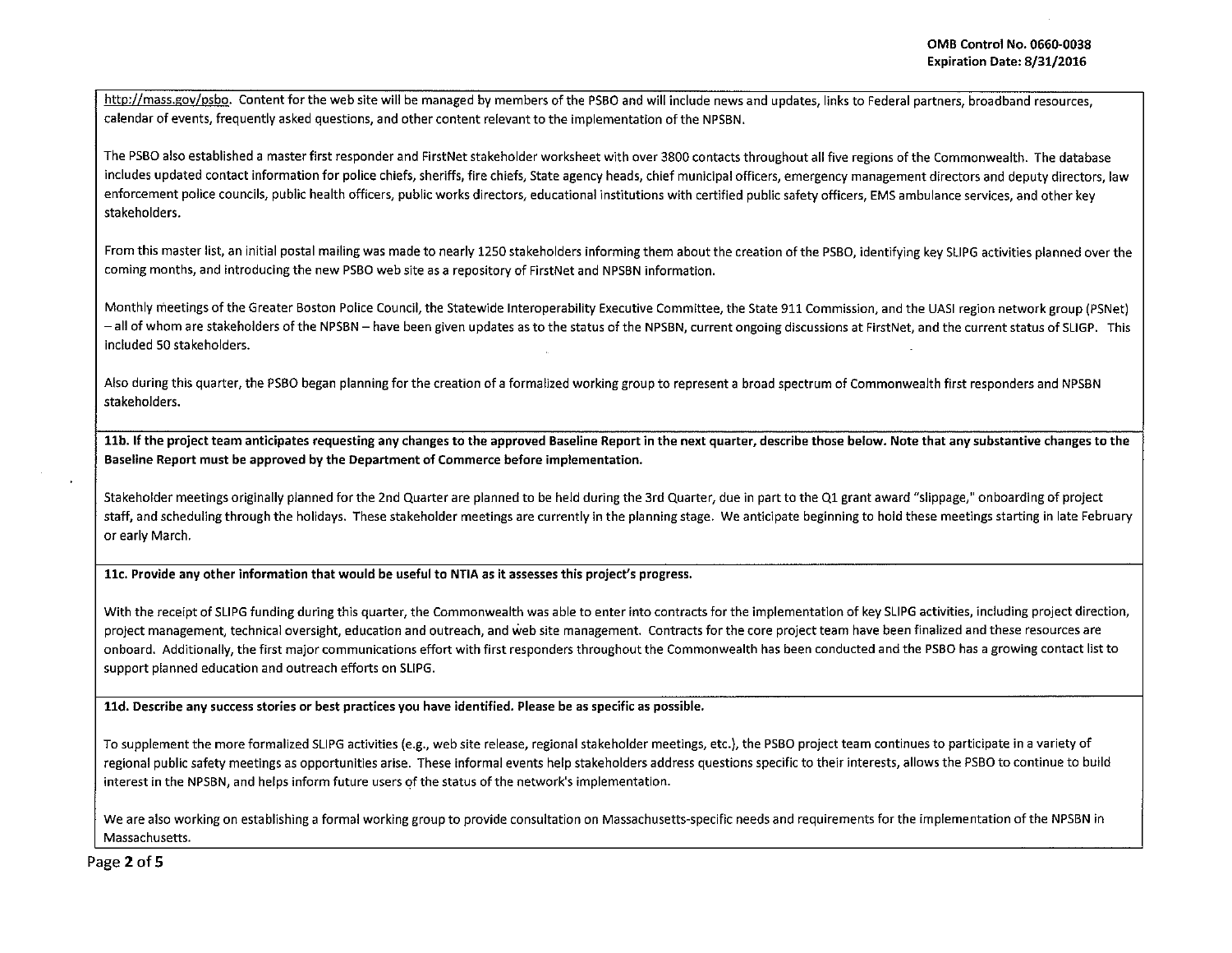## 12. Personnel

12a. If the project is not fully staffed, describe how any lack of staffing may impact the project's time line and when the project will be fully staffed.

Contracts have been executed for the core project staff. Additional contracts will be executed for data collection coordination, SCIP plan updating, legal review, and Phase 2 consulting when needed by the project.

## 12b. Staffing Table

| Job Title                             | FTE <sub>%</sub> | <b>Project(s) Assigned</b>                                                                 | Change            |
|---------------------------------------|------------------|--------------------------------------------------------------------------------------------|-------------------|
| Undersecretary of EOPSS               | 10%              | SLIGP executive oversight                                                                  | New this quarter. |
| Deputy Director State 911 Department  | 10%              | Stakeholder liaison for emergency dispatch                                                 | New this quarter. |
| State Police Radio Engineer           | 10%              | Statewide radio area network subject matter expert; needs analysis                         | New this quarter. |
| Acting Commissioner of DCJIS          | 10%              | Stakeholder liaison for criminal justice; subject matter expert for criminal justice needs | New this quarter. |
| Compliance and Data Coordinator (OGR) | 15.4%            | Grant management, program reporting, site visits, data collection and program close        | New this quarter. |
|                                       |                  | out.                                                                                       |                   |
| Director HS Division (OGR)            | 11.5%            | <b>Grant Administrative Management</b>                                                     | New this quarter. |
| Budget Director (OGR)                 | 7.7%             | Grant set-up, Accounting and Reconciliation, Fiscal Monitoring, Financial Reporting and    | New this quarter. |
|                                       |                  | Fiscal Close Out                                                                           |                   |
| Fiscal Management and Audit Support   | 3.8%             | <b>Fiscal Management and Audit Support</b>                                                 | New this quarter. |
| Contracts Records Support             | 7.7%             | Contracts, Payments, and Accounting Record Support                                         | New this quarter. |
|                                       |                  |                                                                                            |                   |

Add Row | Remove Row

## 13. Subcontracts (Vendors and/or Subrecipients) N/A

13a. Subcontracts Table -Include all subcontractors. The totals from this table must equal the "Subcontracts Total" in Question 14f.

| Name                                     | Subcontract Purpose                                             | <b>Type</b><br>(Vendor/Subrec.) | RFP/RFQ<br>Issued<br>(Y/N) | Contract<br>Execute<br>d(Y/N) | <b>Start Date</b> | End Date   | Total Federal<br>Funds<br>Allocated | <b>Total Matching</b><br><b>Funds Allocated</b> | Project and % Assigned |
|------------------------------------------|-----------------------------------------------------------------|---------------------------------|----------------------------|-------------------------------|-------------------|------------|-------------------------------------|-------------------------------------------------|------------------------|
| McInnis<br><b>Consulting</b><br>Services | Project Director Staff<br>Augmentation                          | Vendor                          | N/A                        |                               | 10/1/13           | TBD        | \$231,000                           |                                                 |                        |
| The<br><b>Innovations</b><br>Group, Inc. | <b>Broadband Subject</b><br>Matter Expert Staff<br>Augmentation | Vendor                          | N/A                        |                               | 10/1/13           | <b>TBD</b> | \$ 480,000                          |                                                 |                        |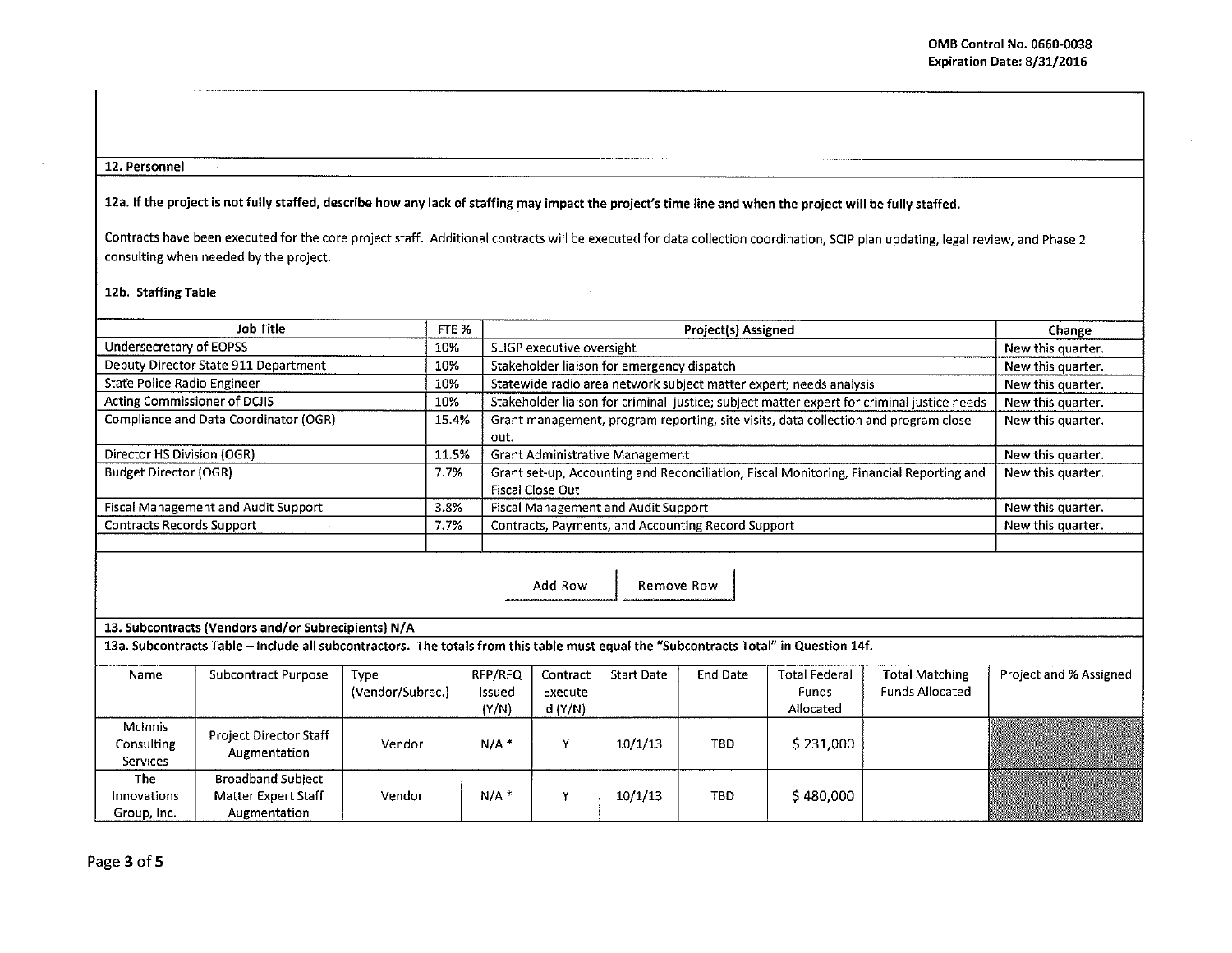| SWBailey<br>Consulting LLC | Project Manager Staff<br>Augmentation                                     | Vendor | $N/A$ * | Y            | 11/18/13   | <b>TBD</b> | \$300,000     |               |  |
|----------------------------|---------------------------------------------------------------------------|--------|---------|--------------|------------|------------|---------------|---------------|--|
| SWBailey<br>Consulting LLC | <b>Education and</b><br>Outreach Coordinator<br><b>Staff Augmentation</b> | Vendor | $N/A$ * | Y            | 11/18/13   | <b>TBD</b> | \$225,000     |               |  |
| TBD                        | Data Collection<br>Coordinator Staff<br>Augmentation                      | Vendor | N       | N            | <b>TBD</b> | <b>TBD</b> | \$65,000      |               |  |
| <b>TBD</b>                 | Data Collection Staff<br>Augmentation                                     | Vendor | N       | N            | <b>TBD</b> | TBD        | \$100,000     |               |  |
| TBD                        | Consultant for<br>Integration of<br>Broadband into SCIP<br>Plan           | Vendor | N       | $\mathsf{N}$ | TBD        | <b>TBD</b> |               | \$343,750     |  |
| <b>TBD</b>                 | Legal and Policy<br>Services                                              | Vendor | N       | Ν            | <b>TBD</b> | TBD        | \$156,000     |               |  |
| TBD.                       | Phase 2 Subject<br><b>Matter Consulting</b>                               | Vendor | Ν       | N            | <b>TBD</b> | <b>TBD</b> | \$165,730     | \$.<br>72,280 |  |
| SWBailey<br>Consulting LLC | Project and<br><b>Collaboration Web</b><br>Site and Admin                 | Vendor | $N/A$ * | Y            | 11/18/13   | <b>TBD</b> | \$.<br>54,000 |               |  |

Add Row | Remove Row

13b. Describe any challenges encountered with vendors and/or subrecipients.

NOTE 1: Subcontracts awarded through existing Commonwealth statewide staffing contracts.

NOTE 2: Three subcontracts executed with SWBailey Consulting LLC through a consolidated scope of work for project management, education and outreach, and project and collaboration web site and administration.

## 14. Budget Worksheet

Columns 2, 3 and 4 must match your current project budget for the entire award, which is the SF-424A on file. Only list matching funds that the Department of Commerce has already approved.

| Project Budget Element (1)   | Federal Funds |           | Approved Matching |              | Total Budget (4) |         | <b>Federal Funds</b> | Approved Matching Funds | Total Funds Expended (7) |
|------------------------------|---------------|-----------|-------------------|--------------|------------------|---------|----------------------|-------------------------|--------------------------|
| Awarded (2)                  |               | Funds (3) |                   | Expended (5) | Expended (6)     |         |                      |                         |                          |
| a. Personnel Salaries        |               | 107,658   |                   | 124,500      |                  | 232.158 | \$2,326              | \$15,563                | \$17,889                 |
| b. Personnel Fringe Benefits |               | 29.358    |                   |              |                  | 29,358  |                      |                         |                          |
| c. Travel                    |               | 41,250    |                   |              |                  | 41,250  |                      |                         | \$0                      |